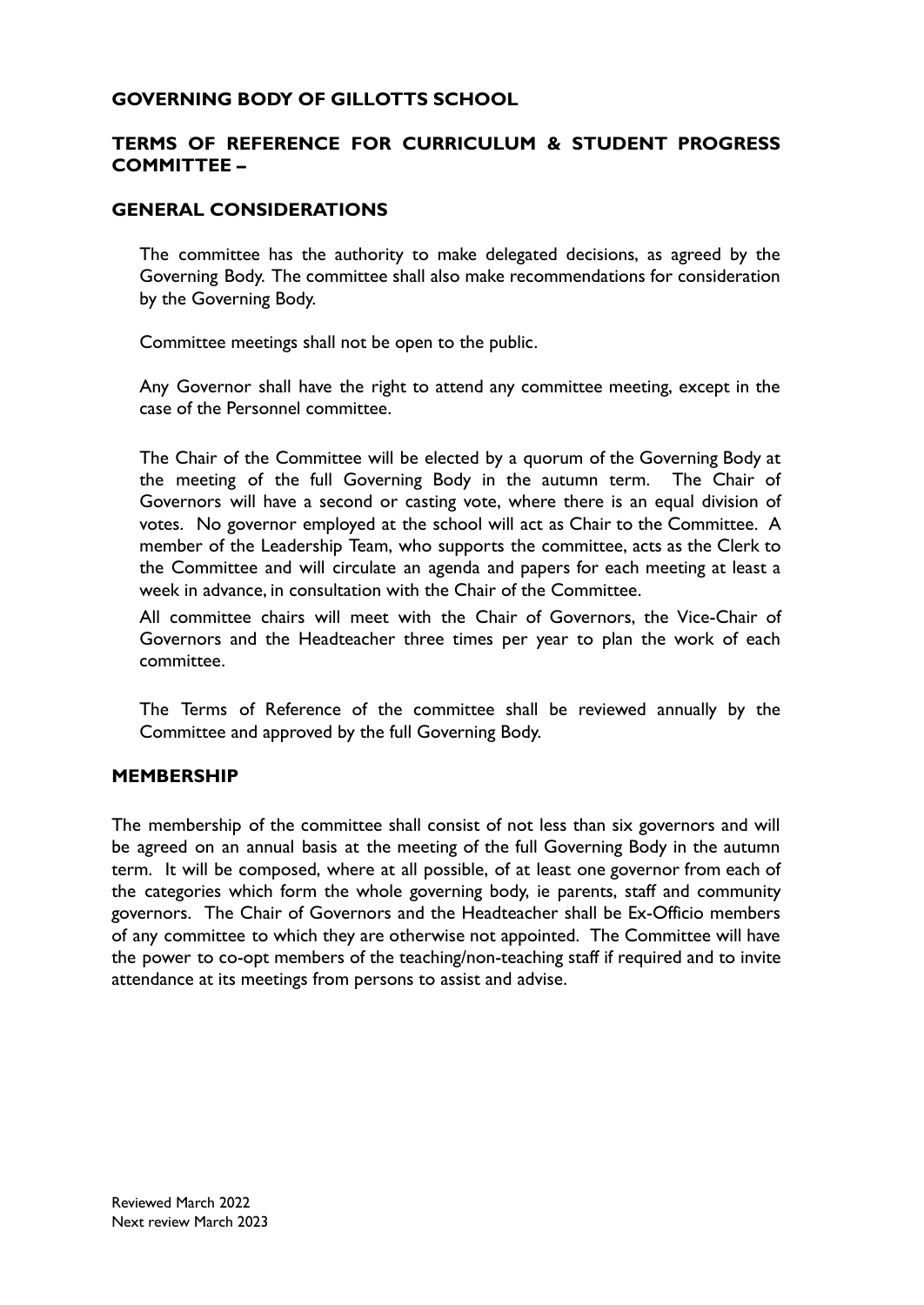# **QUORUM**

The quorum shall be three members in total. Only governors who are members of the committee may vote at committee meetings. Where necessary, the elected chair of the committee may have a second or casting vote.

### **MEETINGS**

The Committee shall meet three times a year and otherwise as required. In the event of a need to make genuinely urgent decisions between meetings on matters falling within the remit of the committee, the Chair of Governors, in consultation with the Headteacher and the Chair of the Committee, will take appropriate action on behalf of the committee. The decisions taken and the reasons for urgency will be explained at the next meeting of the full Governing Body.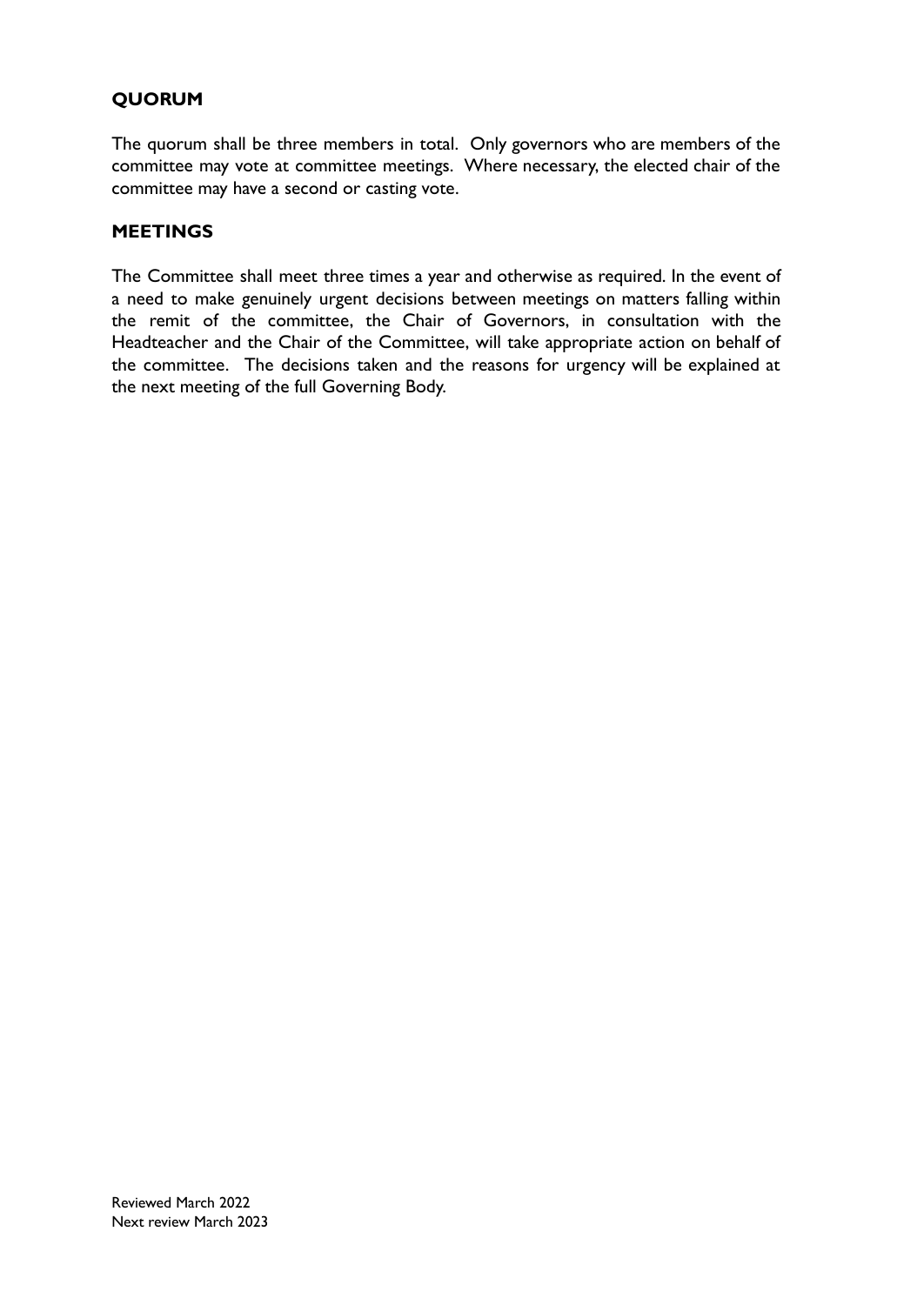## **TERMS OF REFERENCE AND EXTENT OF DELEGATED AUTHORITY:**

- 1. To approve the School Curriculum Policy as drawn up by the Headteacher ensuring that the Curriculum is balanced and broadly based, and includes an annual review;
- 2. To revise regularly the following policies, and to monitor and report back on the implementation of policies, in order to make recommendations for the full Governing Body to consider:-
	- Curriculum Policy (annually);
	- Child Protection/Safeguarding Policy (annually);
	- Designated teacher for LAC (every 3 years);
	- Governors' Statement of Principles for Behaviour (every 3 years);
	- Exclusions (every three years);
	- Accessibility Plan (jointly with Finance & Resources, Curriculum and Information issues only) (every 3 years);
	- Home-school agreement (every 2 years);
	- Relationships and Sex Education Policy (every 2 years).

To monitor the progress of the school in using the Gatsby Charitable Foundation's Benchmarks to develop and improve our careers provision (annually);

- 3. To be responsible for setting, with the Headteacher the targets for the achievement of pupils, ensuring the whole Governing Body is aware of these targets;
- 4. To review and monitor student progress against the school targets, in particular that of disadvantaged students and students with SEND;
- 5. To monitor the effectiveness of the school's assessment policy and the reporting of attainment and progress to parents;
- 6. To review and monitor student attendance and behaviour;
- 7. To receive an annual report on the progress of looked after children;
- 8. To review and monitor the school's quality assurance of the performance of teams and the consequent actions and impact;
- 9. To review on an annual basis the effectiveness of the committee in meeting these terms of reference;
- 10. To ensure minutes (with attendance, decisions and action points) are taken at each meeting and circulated to all members of the Governing Body in advance of its termly meeting, and the Clerk to Governors.